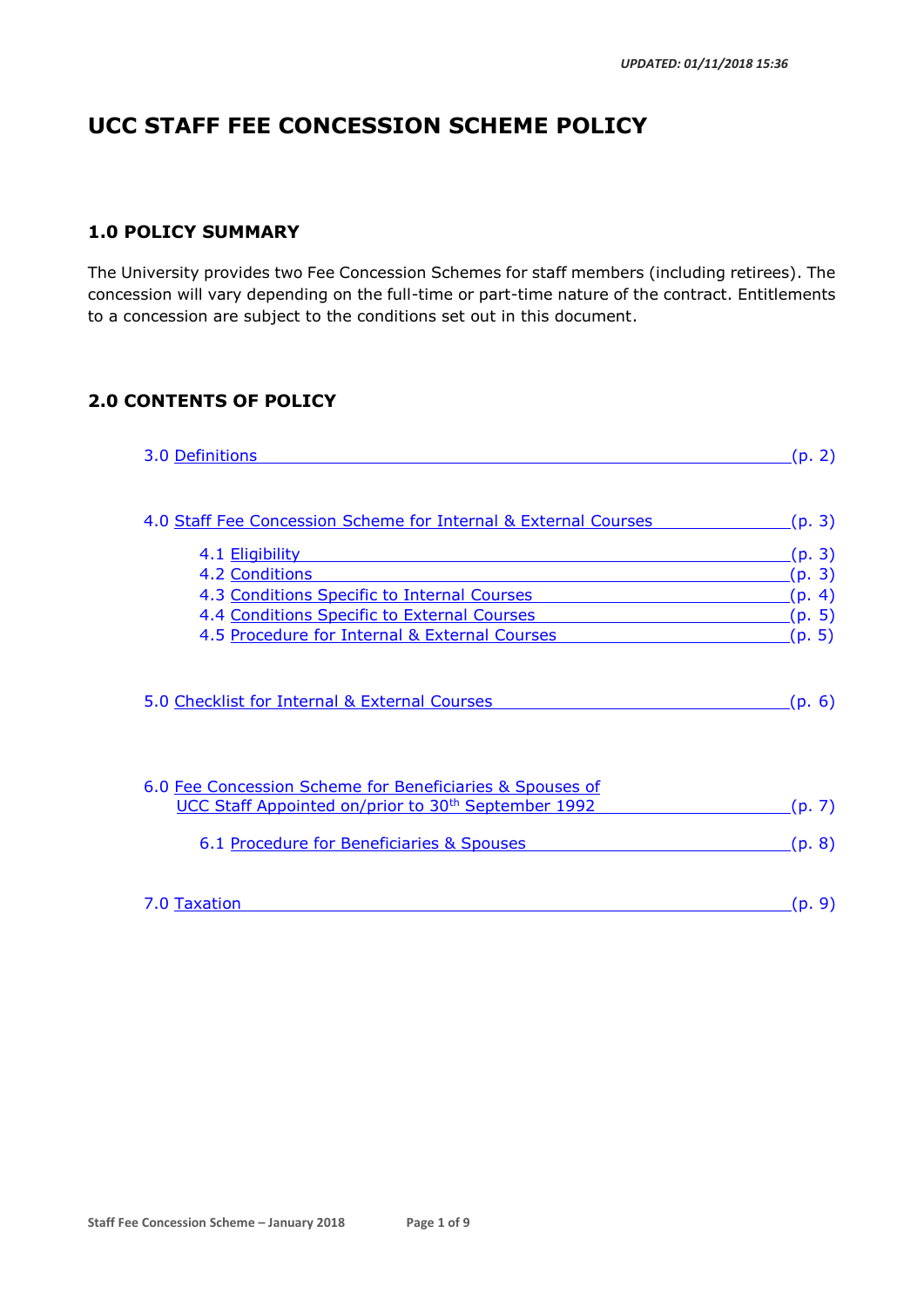### <span id="page-1-0"></span>**3.0 DEFINITIONS**

**Internal Course:** A course of study where UCC is the awarding body & the qualification attained is NFQ level 7 and above.

**External Course:** A course of study where UCC is not the awarding body & the qualification attained is NFQ level 7 and above.

**Documentary Evidence:** Written notification of successful completion of a course of study (i.e. transcripts of results).

*Successful Completion:* Where a staff member has been awarded/advised in writing by the awarding body of same.

*National Framework of Qualifications:* The National Framework of Qualifications (NFQ) is a framework through which all educational qualifications are measured and related to each other in a standardised format.

*FTE:* Full-Time Equivalent (FTE) measures an equivalence to full-time working hours. Example: If an employee works a 5-day week, the FTE is 1, if an employee works a 2-day week, the FTE is 0.4.

**Staff Member:** This term applies to all staff currently employed by UCC & UCC retirees. The term 'staff' applies to same.

**Beneficiary:** A beneficiary is an individual who is demonstrably dependent on a UCC staff member (or the staff member's legal/de-facto spouse). This may be a child, an adopted child, or an individual under the legal guardianship of a UCC staff member (or the staff member's legal/de-facto spouse).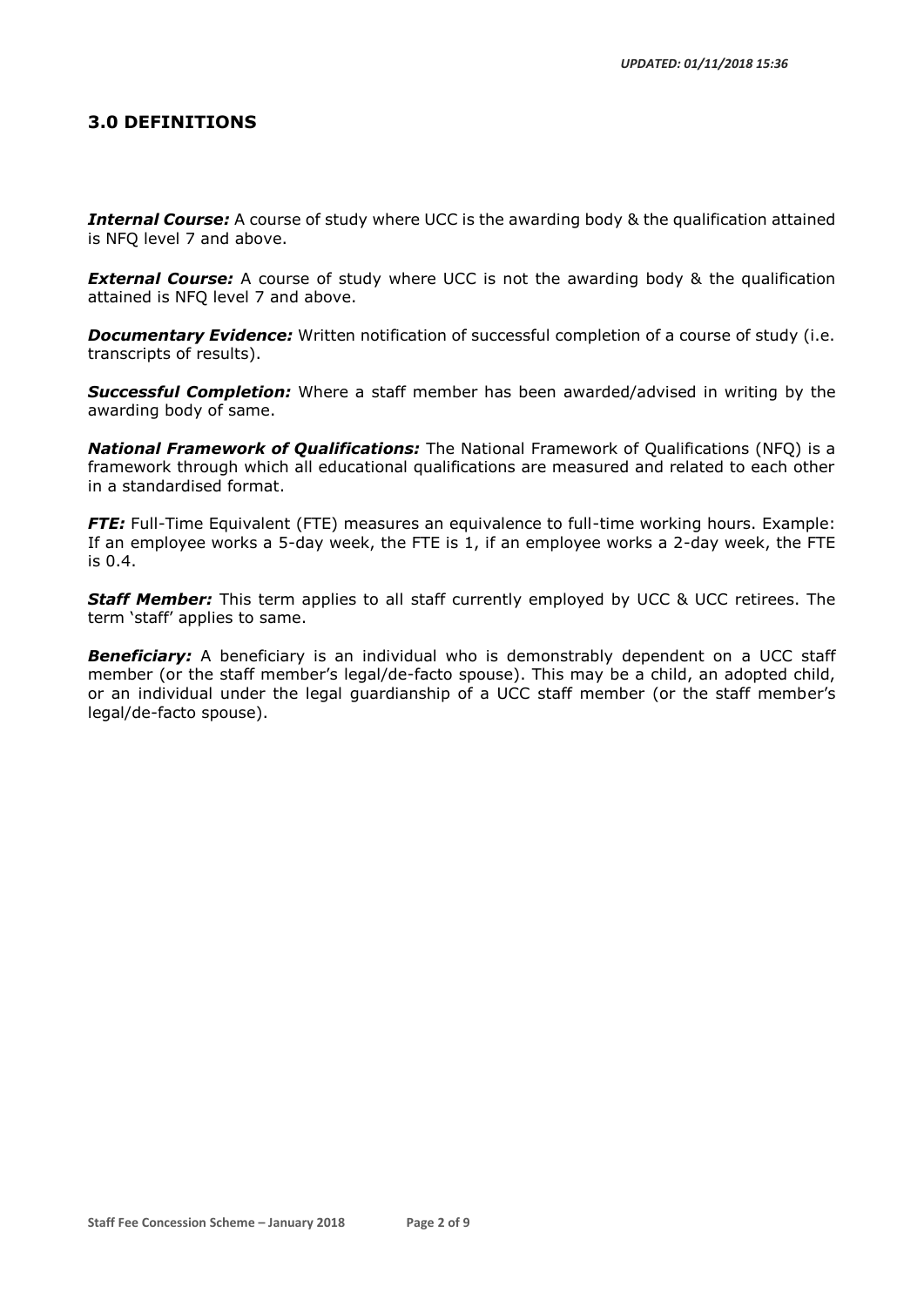# <span id="page-2-0"></span>**4.0 STAFF FEE CONCESSION SCHEME FOR INTERNAL & EXTERNAL COURSES**

### <span id="page-2-1"></span>**4.1 ELIGIBILITY**

- All staff must have completed one-year's service and have passed their probationary period before applying (excluding staff required to undertake PhD/Doctoral Studies as part of their terms of employment).
- Fixed term staff must have at least 12 months remaining on their contract following completion of the programme. *Note: Staff without 12 months remaining on their contract are encouraged to apply for the Scheme, as their contractual situation may change over time.*
- Part-time temporary staff who work less than 20% of a full time equivalent (FTE) are not eligible to apply.
- Where a part-time permanent staff member holds a contract deemed to be less than 20% of full time, the concession will be calculated on a pro-rata basis.
- All programmes eligible for entitlement should be at least National Framework of [Qualifications](http://www.nfq-qqi.com/) (NFQ) level 7 & above.
- Ordinarily the Scheme is limited to fees payable in respect of one undergraduate and one postgraduate programme only for each staff member. In exceptional circumstances staff may be entitled to apply for two postgraduate programmes during the course of their employment as long as the programme(s) of study represent progression on the National [Framework of Qualifications](http://www.nfq-qqi.com/) in the same discipline/course of study.
- The Scheme does not apply to fees payable in respect of short courses (for example: non-credit courses) or conferences, nor does it apply to travel and accommodation costs incurred over the duration of a programme of study.
- To remain eligible for a fee concession the staff member must continue in employment with UCC during the full period of the course of study. The staff member may be required to provide documentary evidence of successful completion of the relevant course of study while still employed by UCC. (Not applicable to retired staff.)

# <span id="page-2-2"></span>**4.2 CONDITIONS**

• If a staff member resigns from their position in UCC within one year after successfully completing their studies, the University will seek full reimbursement of fees. If a staff member resigns within two years of successful completion, the University will seek a 50% reimbursement of fees. (This is not applicable to those required to undertake Doctoral Studies in order to fulfil the duties of their role as set out in their terms of employment.)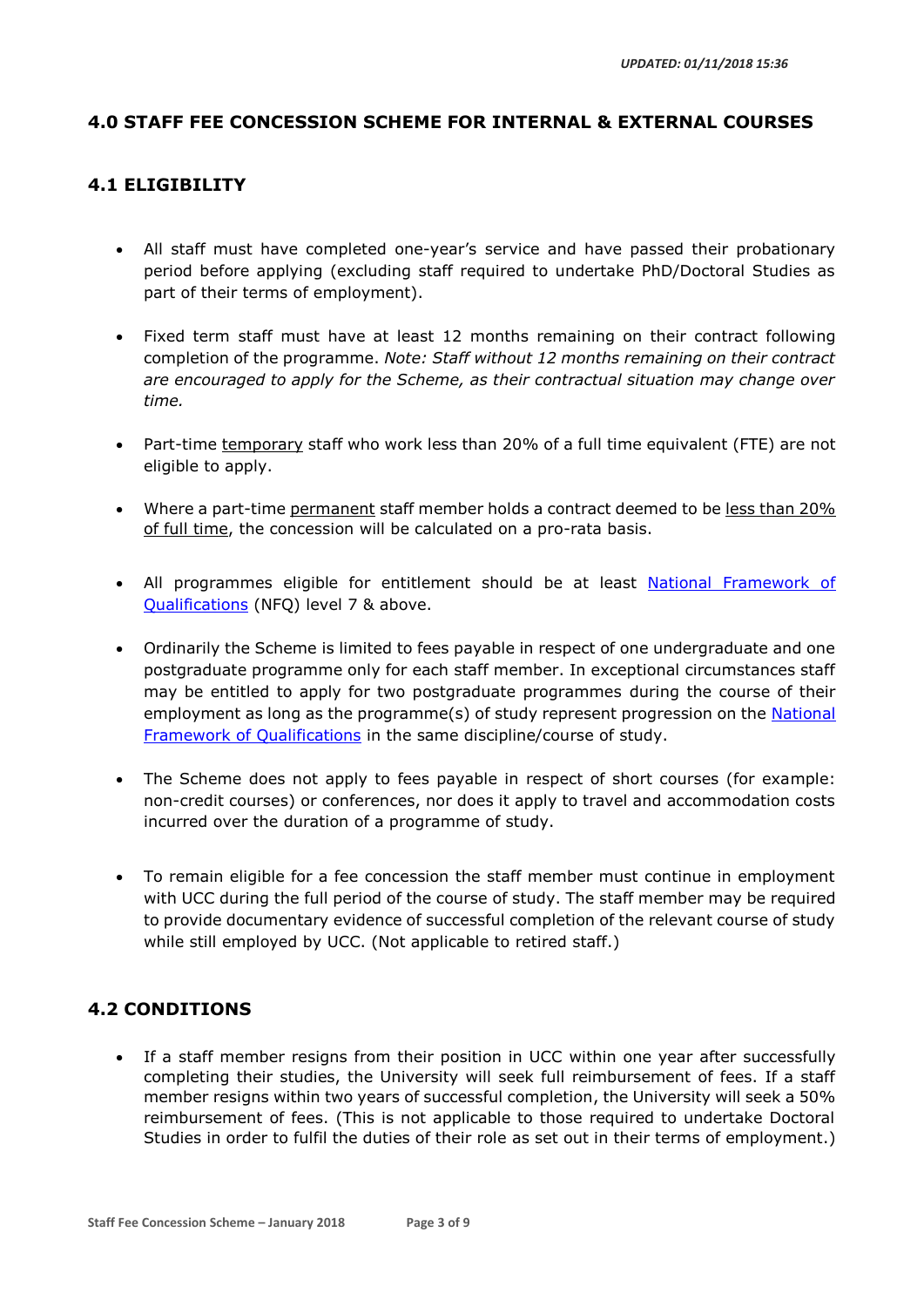- Where a staff member in receipt of a fee concession under the Scheme resigns during the course of study, responsibility for payment of the remaining fees rests entirely with the staff member. The University will also seek full reimbursement of fees already paid.
- Concessions apply only to part-time or evening courses outside of normal working hours. In exceptional circumstances, academic staff undertaking a PhD specifically related to their discipline and where research is a core activity of their role, may be eligible in agreement with their Head of Unit to undertake a full time PhD.
- Concessions do not apply to staff on career-breaks, unpaid sabbatical leave and unpaid leave of absence, nor in cases where there is an alternative source of funding for the relevant fees (i.e. a grant). The onus of which rests with the staff member to advise HR of such alternative funding.

# <span id="page-3-0"></span>**4.3 CONDITIONS SPECIFIC TO INTERNAL COURSES**

The course should be sanctioned in advance by the Head of Unit or their nominee. Where attendance will affect working hours, the staff member must seek Head of Unit approval and agree revised working arrangements with them before registering.

#### *(a)* **A "Registration Only" fee shall apply to:**

- (i) Full-time permanent staff
- (ii) Full-time Tenure B staff
- (iii) Full-time staff on contracts of "indefinite duration"
- (iv) Retired UCC staff in categories *(a)* i, ii, iii above
- (v) Full-time staff on fixed term contracts, where the duration of their contract extends 12 months beyond the length of the course to be pursued
- *(b)* A **50% Fee Concession** shall apply to:
	- (i) Repeat students as specified in *(a)* above
- *(c)* A pro-rata concession of **not less than 50%** shall apply to:
	- (i) Part-time permanent staff
	- (ii) Part-time Tenure B staff
	- (iii) Part-time staff on contracts of "indefinite duration"
	- (iv) Retired UCC staff in categories *(c)* i, ii, iii above

### <span id="page-3-1"></span>**4.4 CONDITIONS SPECIFIC TO EXTERNAL COURSES**

Eligible staff who wish to undertake further study by way of external courses may be entitled to a refund concession on the following basis: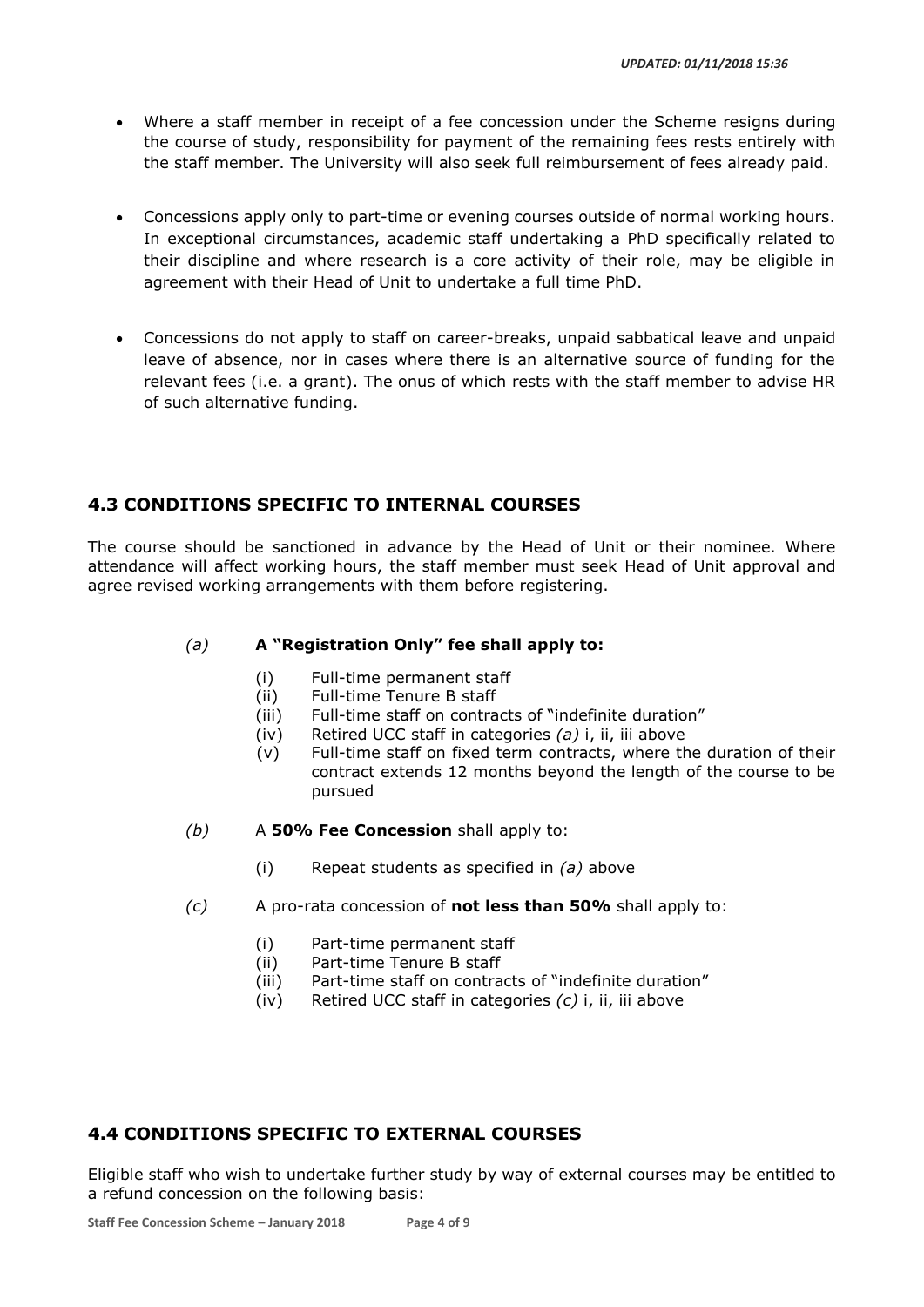- The course must be relevant to the work of the School/Department/Centre/Unit and sanctioned in advance by the Head of Unit or their nominee. Where attendance will affect working hours, the staff member must seek Head of Unit approval and agree revised working arrangements before registering.
- If working hours are directly affected, the impact upon an applicant's FTE must also be considered, as any changes to FTE will have implications for the entitlement calculation.
- Where an equivalent course is available within UCC, the applicant may be required to outline in writing the reasons for undertaking an external course to their Head of Unit.
- The concession comprises a **50% reimbursement** of fees on successful completion of the programme of study and on production of original receipts with a maximum limit of up to **€5,000** for the duration of the full programme. Eligible part-time staff may apply for a fee reimbursement on a pro-rata basis. Calculation will be based on the FTE throughout the course of study.
- If costs exceed the **€5,000** upper limit, the excess costs are borne by the staff member.
- Applicants must provide evidence of successful completion of the relevant course of study. (In the case of PhD and Masters programmes, there is provision for staff to avail of a 50% reimbursement of the annual fees each year provided that evidence of progress towards completion of the programme is made available to the HR Office each year, together with relevant receipts.)

# <span id="page-4-0"></span>**4.5 PROCEDURE FOR INTERNAL & EXTERNAL COURSES**

- In advance of registering, applicants should download the relevant [form.](https://www.ucc.ie/en/hr/benefits/concession/)
- Sanctioning by the Head of Unit is required for all courses. (This does not apply to retired staff.)
- The form must be completed by applicant and signed off by Head of Unit.
- The form should be emailed annually to Staff Welfare & Development [traininganddevelopment@ucc.ie,](mailto:traininganddevelopment@ucc.ie) HR. Once eligibility has been approved by HR, it will be sent to the Fees Office for processing.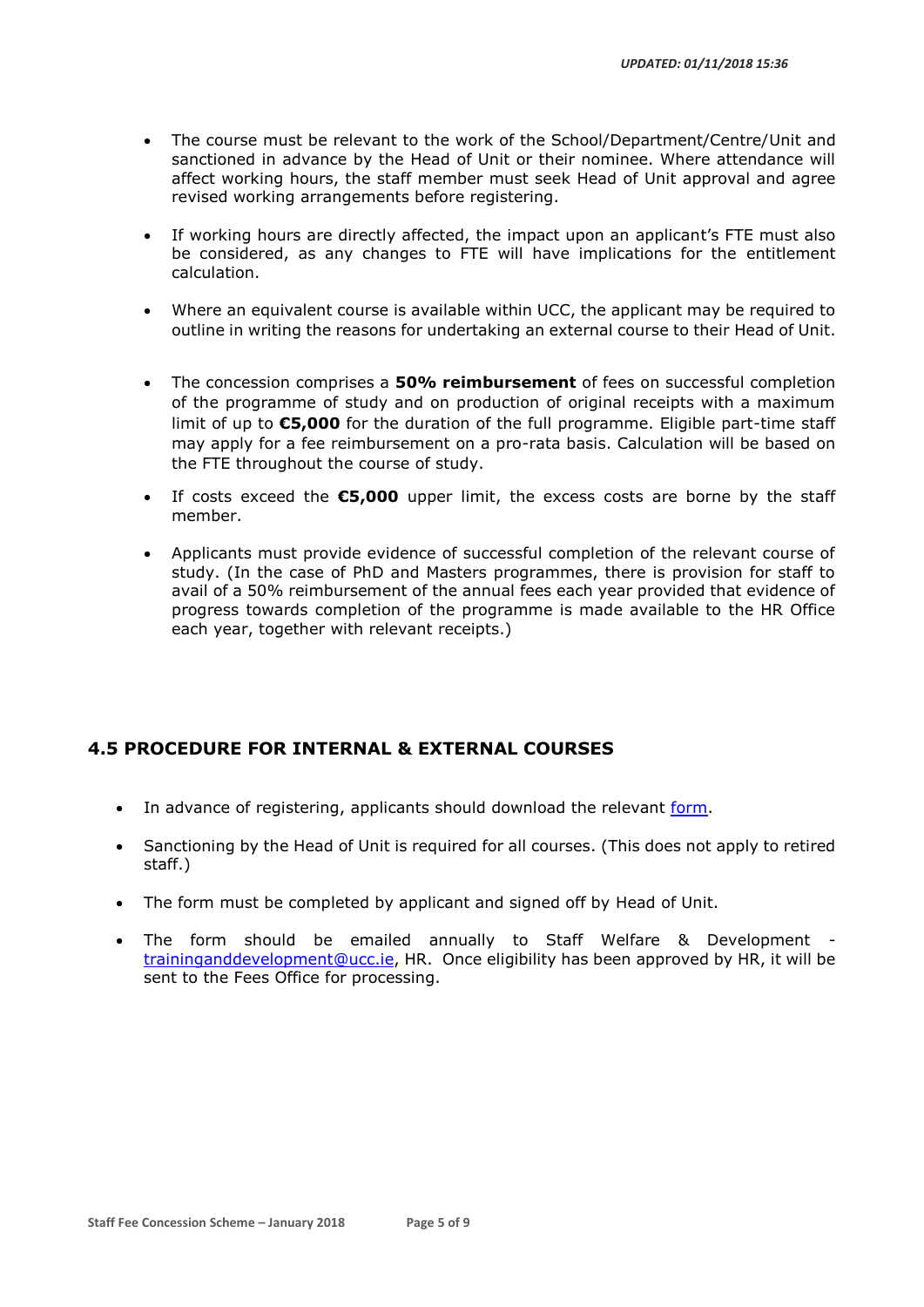# <span id="page-5-0"></span>**5.0 CHECKLIST FOR INTERNAL & EXTERNAL COURSES**

|                                                                                            | <b>STAFF</b> | <b>RETIRED STAFF</b> |
|--------------------------------------------------------------------------------------------|--------------|----------------------|
| Has the prospective course of study been discussed<br>with your Head of Unit?              |              | N/A                  |
| Where applicable, have revised working<br>arrangements been agreed with your Head of Unit? |              | N/A                  |
| Has the relevant form been downloaded?<br>(From Staff Welfare & Development?)              |              |                      |
| Has the form been fully completed?                                                         |              |                      |
| Have any resulting changes to FTE been stated on<br>the application form?                  |              |                      |
| Has the application been signed by your Head of<br>Unit?                                   |              | N/A                  |
| <b>Submit form to:</b><br>traininganddevelopment@ucc.ie                                    |              |                      |

**Please Note:** *Due to the volume of activity in relation to the Fee Concession Scheme, it is advisable that the applicant should proceed with the above as soon as it is possible to do so. Applicants are also advised that they are required to reapply for the fee concession each year for the duration of their course of study.*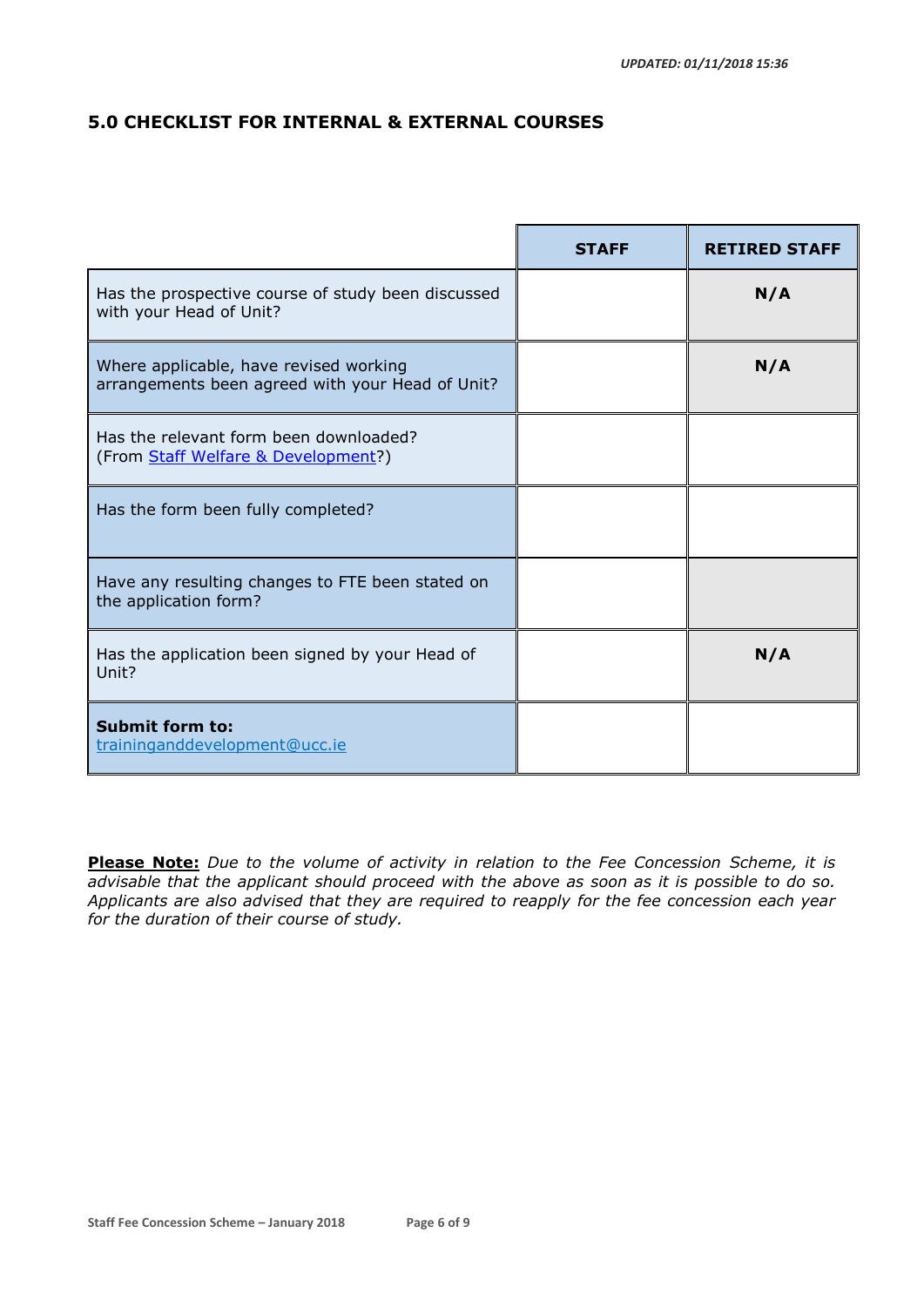# <span id="page-6-0"></span>**6.0 FEE CONCESSION SCHEME FOR BENEFICIARIES & SPOUSES OF UCC STAFF APPOINTED ON/PRIOR TO 30th SEPTEMBER 1992**

Additional entitlements for family members apply to UCC staff and retirees employed **in a fulltime permanent capacity on or before 30th September 1992**, and to those who were **employed in a full-time temporary capacity on or before 30th September 1992 and subsequently appointed in a permanent capacity**. There must be no break in service between 30th September 1992 and now (other than retirement) to be eligible for a fee concession for a beneficiary.

The Fee Concession Scheme is applicable to children and spouses of eligible staff and UCC retirees (permanent full-time staff employed on or before **30th September 1992**) attending either UCC or one of the other Irish Universities where reciprocal arrangements are in place (i.e. TCD, UCD, NUIG and NUIM).

Concessions in respect of children shall be granted only for as long as they are **living with and/or dependent on their parents for maintenance**. The onus rests with the staff member/retiree/surviving spouse to notify the Human Resources Office of any change in status during the period of concession that would affect their eligibility to the concession. UCC has the right to request proof of eligibility at any given time. **As a public sector body, applications may be audited by The Office of the Comptroller and Auditor General who may seek proof that the beneficiary is living with &/or dependent on the parent.**

The Scheme shall not apply concurrently in the case of students who hold Higher Education Grants.

### *(a)* A **"Capitation Only"** fee shall apply to:

- i. Children of full-time permanent staff/full-time Tenure B staff employed on or before 30<sup>th</sup> September 1992, living with and/or dependent on their parents for maintenance.
- ii. Children of deceased staff members who were employed on a full-time permanent basis on or before 30<sup>th</sup> September 1992.
- iii. Children of retirees or deceased retirees who had been employed in a full-time permanent capacity on or before 30<sup>th</sup> September 1992.
- iv. Children of retirees or deceased retirees who had been employed in a full-time temporary capacity on or before 30<sup>th</sup> September 1992 and subsequently appointed in a permanent capacity following continuous service.

### *(b)* A **50% Fee Concession** shall apply to:

- i. Repeat students in categories *(a)* i, ii, iii, & iv above.
- ii. Spouses of full-time permanent staff/full-time Tenure B staff employed on or before 30th September 1992.
- iii. Spouses of deceased staff members who were employed on a full-time permanent basis on or before 30<sup>th</sup> September 1992.
- iv. Spouses of eligible retirees or deceased eligible retirees as outlined in *(a)* iii and iv above.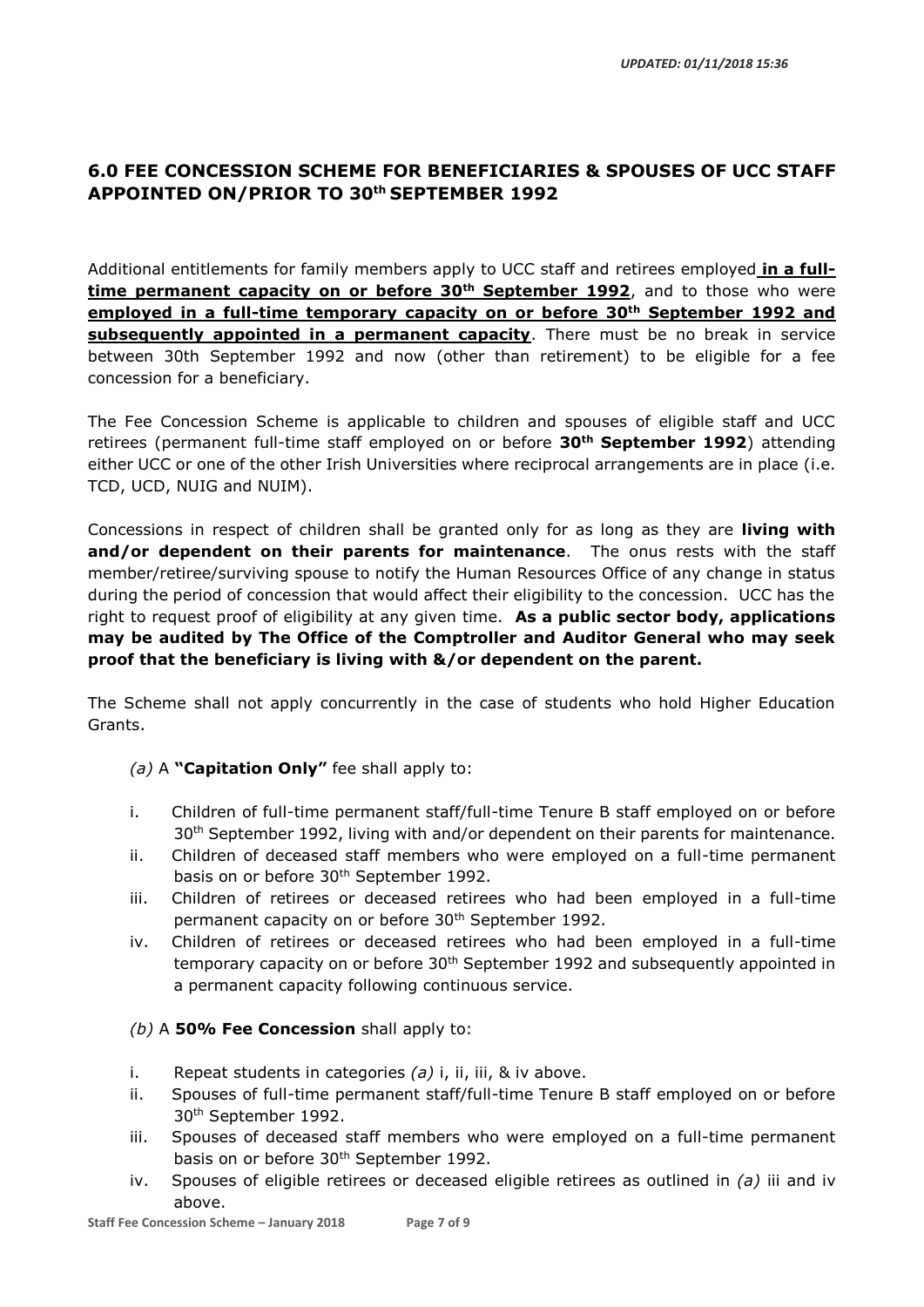# <span id="page-7-0"></span>**6.1 PROCEDURE FOR BENEFICIARIES & SPOUSES**

- The Beneficiaries [Form](https://www.ucc.ie/en/hr/benefits/concession/) must be completed by the eligible UCC staff member/retired staff member, or spouse of deceased staff member/eligible retiree.
- The form should be sent **annually** to Staff Welfare & Development [traininganddevelopment@ucc.ie,](mailto:traininganddevelopment@ucc.ie) HR. Once eligibility has been approved by HR, it will be sent to the Fees Office for processing.

*Children/spouse of eligible staff attending other NUI colleges are required to request the Fees Office of the relevant college to invoice UCC Fees Office for the fee owing. The child's parent/parent's spouse must complete the relevant Staff Fee Concession Form before payment can be made.*